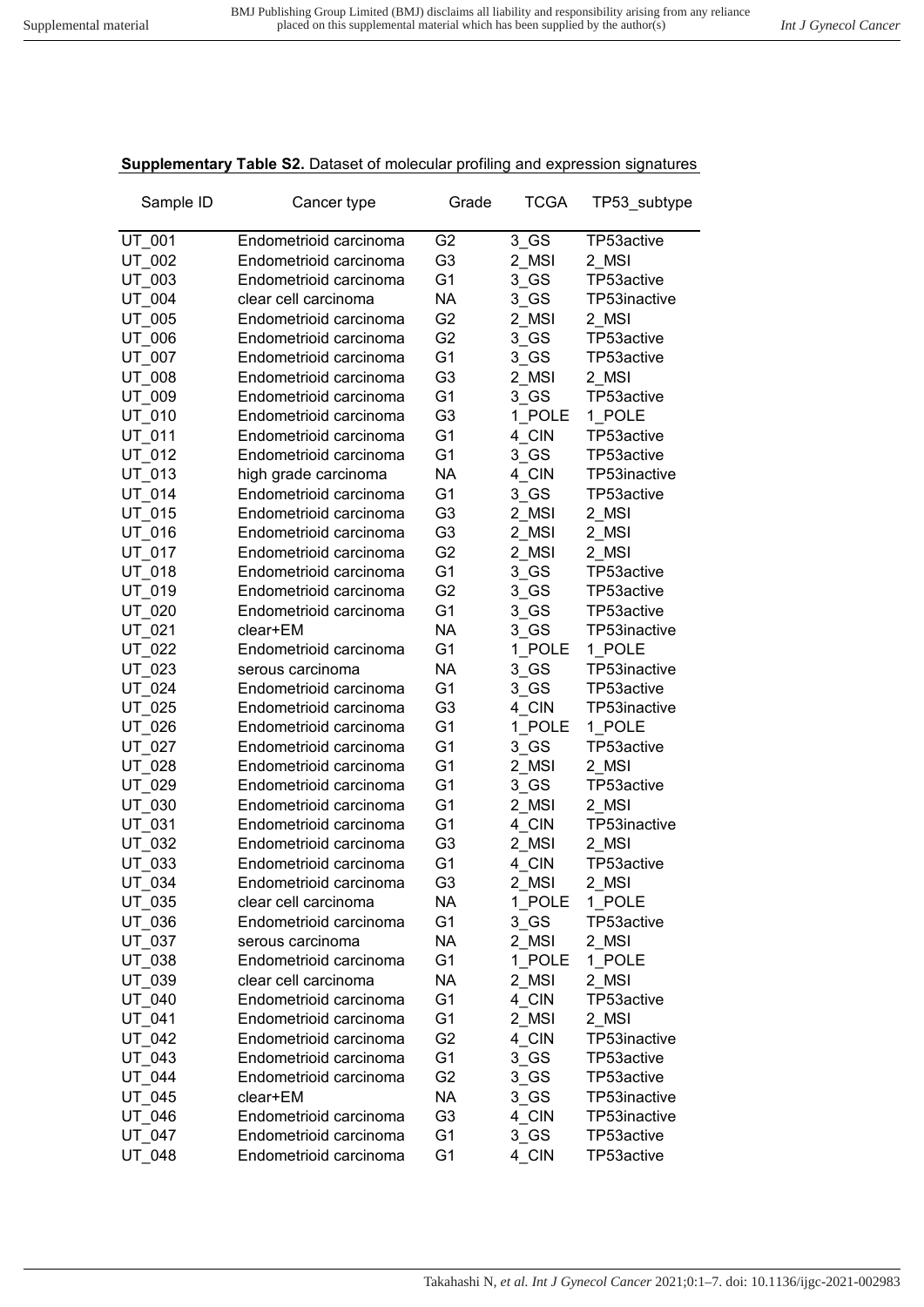| UT 049 | Endometrioid carcinoma | G <sub>1</sub> | 3 GS   | TP53active   |
|--------|------------------------|----------------|--------|--------------|
| UT 050 | serous carcinoma       | <b>NA</b>      | 4 CIN  | TP53inactive |
| UT 051 | Endometrioid carcinoma | G <sub>1</sub> | $3$ GS | TP53active   |
| UT 052 | Endometrioid carcinoma | G <sub>1</sub> | 1 POLE | 1 POLE       |
| UT 053 | Endometrioid carcinoma | G <sub>1</sub> | 3 GS   | TP53active   |
| UT 054 | serous carcinoma       | <b>NA</b>      | 4 CIN  | TP53inactive |
| UT 055 | Endometrioid carcinoma | G <sub>1</sub> | 3 GS   | TP53active   |
| UT 056 | Endometrioid carcinoma | G <sub>1</sub> | 1 POLE | 1 POLE       |
| UT 057 | Endometrioid carcinoma | G <sub>1</sub> | 3 GS   | TP53active   |
| UT 058 | Endometrioid carcinoma | G <sub>2</sub> | 3 GS   | TP53active   |
| UT 059 | Endometrioid carcinoma | G <sub>2</sub> | 2 MSI  | 2 MSI        |
| UT 060 | Endometrioid carcinoma | G <sub>1</sub> | $3$ GS | TP53active   |
| UT 061 | Endometrioid carcinoma | G <sub>2</sub> | $3$ GS | TP53active   |
| UT 062 | serous carcinoma       | <b>NA</b>      | 4 CIN  | TP53inactive |
| UT 063 | Endometrioid carcinoma | G <sub>1</sub> | 2 MSI  | 2 MSI        |
| UT 064 | Endometrioid carcinoma | G <sub>2</sub> | 2_MSI  | 2 MSI        |
| UT 065 | Endometrioid carcinoma | G <sub>3</sub> | 4 CIN  | TP53inactive |
| UT 066 | Endometrioid carcinoma | G <sub>1</sub> | 1 POLE | 1 POLE       |
| UT 067 | <b>LCNEC</b>           | <b>NA</b>      | 2_MSI  | 2_MSI        |
| UT 068 | serous carcinoma       | <b>NA</b>      | 2 MSI  | 2 MSI        |
| UT 069 | Endometrioid carcinoma | G <sub>3</sub> | 2 MSI  | 2_MSI        |
| UT 070 | Endometrioid carcinoma | G <sub>3</sub> | 2 MSI  | 2 MSI        |
| UT 071 | Endometrioid carcinoma | G <sub>1</sub> | 1 POLE | 1 POLE       |
| UT 072 | Endometrioid carcinoma | G <sub>1</sub> | 4 CIN  | TP53active   |
| UT 073 | Endometrioid carcinoma | G <sub>1</sub> | 3 GS   | TP53active   |
| UT 074 | Endometrioid carcinoma | G <sub>3</sub> | 2 MSI  | 2 MSI        |
| UT 075 | Endometrioid carcinoma | G <sub>2</sub> | 2 MSI  | 2 MSI        |
| UT_076 | Endometrioid carcinoma | G <sub>3</sub> | 3 GS   | TP53active   |
| UT 077 | Endometrioid carcinoma | G <sub>1</sub> | 3 GS   | TP53active   |
| UT 078 | Endometrioid carcinoma | G <sub>1</sub> | 3 GS   | TP53active   |
| UT 079 | Endometrioid carcinoma | G <sub>1</sub> | $3$ GS | TP53active   |
| UT 080 | Endometrioid carcinoma | G <sub>2</sub> | 4 CIN  | TP53active   |
| UT 081 | Endometrioid carcinoma | G <sub>1</sub> | 1 POLE | 1 POLE       |
| UT 082 | clear cell carcinoma   | <b>NA</b>      | 1 POLE | 1 POLE       |
| UT 083 | serous carcinoma       | <b>NA</b>      | 4 CIN  | TP53inactive |
| UT 084 | Endometrioid carcinoma | G <sub>1</sub> | 3 GS   | TP53active   |
| UT_085 | Endometrioid carcinoma | G <sub>1</sub> | 2_MSI  | 2 MSI        |
|        |                        |                |        |              |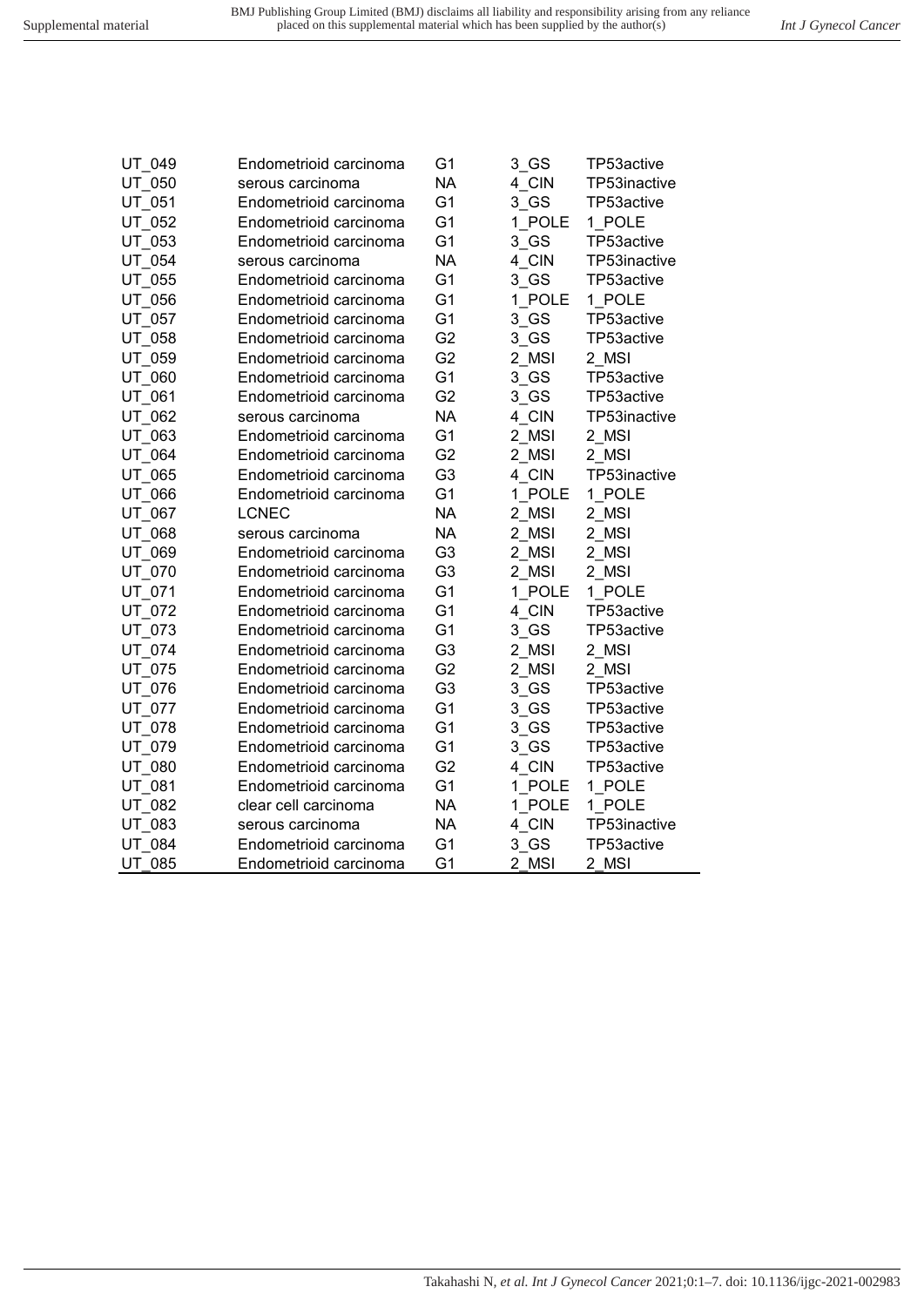| used in this study          |                    |                    |                   |                |
|-----------------------------|--------------------|--------------------|-------------------|----------------|
| <b>TMB</b><br>(mutation/Mb) | CNV_gain (Mb)      | CNV loss (Mb)      | cnLOH (Mb)        | signature POLE |
| 1.613                       | 120.972            | 92.055             | 3.154 NA          |                |
| 31.550                      | 19.769             | 17.906             | 31.991            | 0.000          |
| 2.253                       | 201.655            | 69.731             | 70.199            | 0.000          |
| 279.667                     | 0.000              | 3.066              | 84.504            | 0.000          |
| 33.250                      | 0.033              | 19.927             | 88.868            | 0.000          |
| 1.996                       | 0.000              | 9.469              | 81.242            | 0.000          |
| 2.306                       | 245.829            | 38.236             | 0.000             | 0.087          |
| 24.193                      | 0.000              | 0.158              | 89.148            | 0.000          |
| 2.094                       | 389.739            | 9.528              | 25.480            | 0.120          |
| 153.070                     | 11.948             | 0.292              | 0.000             | 0.941          |
| 1.913                       | 646.773            | 25.535             | 0.000             | 0.000          |
| 0.181                       | 0.000              | 0.000              | 0.000 NA          |                |
| 2.120                       | 142.188            | 380.039            | 1.271             | 0.000          |
| 33.175                      | 77.825             | 39.144             | 0.000             | 0.000          |
| 28.476                      | 8.348              | 33.283             | 25.064            | 0.000          |
| 750.980                     | 17.298             | 30.231             | 0.000             | 0.068          |
| 16.040                      | 282.470            | 40.389             | 0.000             | 0.000          |
| 0.885                       | 23.546             | 38.319             | 0.000 NA          |                |
| 2.251                       | 0.000              | 0.000              | 70.634            | 0.000          |
| 2.399                       | 0.788              | 0.000              | 137.996           | 0.072          |
| 2.179                       | 344.736            | 86.218             | 0.000             | 0.000          |
| 77.534                      | 0.000              | 0.000              | 0.000             | 0.789          |
| 0.149                       | 0.000              | 4.164              | 0.000 NA          |                |
| 2.037                       | 8.991              | 19.127             | 79.807            | 0.000          |
| 2.581                       | 216.248            | 642.599            | 0.619             | 0.071          |
| 48.577                      | 3.500              | 0.000              | 0.000             | 0.666          |
| 0.601                       | 46.473             | 54.240             | 0.000             | <b>NA</b>      |
| 24.041                      | 78.216             | 4.897              | 0.000             | 0.000          |
| 2.365                       | 64.575             | 177.982            | 164.343           | 0.071          |
| 26.179                      | 86.210             | 16.269             | 0.000             | 0.000          |
| 9.131                       | 420.282            | 124.567            | 0.000             | 0.000          |
| 394.444                     | 316.893            | 216.874            | 0.000             | 0.065          |
| 2.356                       | 238.316            | 178.663            | 180.527           | 0.092          |
| 45.310                      | 156.455            | 289.003            | 29.061            | 0.000          |
| 437.031                     | 146.790            | 187.316            | 0.000             | 0.816          |
| 1.240                       | 122.473            | 3.841              | 0.000 NA          |                |
| 12.091                      | 203.524            | 497.403            | 1.211             | 0.000          |
| 432.707                     | 88.827             | 99.688             | 0.000             | 0.925          |
| 24.609                      | 13.686             | 198.919            | 0.000             | 0.000          |
| 1.654                       | 906.610            | 17.154             | 16.990            | 0.126          |
| 23.675                      | 502.602            | 14.425             | 0.000             | 0.000          |
| 1.730                       | 30.207             | 404.438            | 60.028            | 0.000          |
| 2.771                       | 186.064            | 0.239              | 2.051             | 0.000          |
| 2.859                       | 297.670            | 130.523            | 62.937            | 0.000          |
| 1.219                       | 0.000              | 0.000              | 55.792 NA         |                |
| 1.692                       | 404.941            | 405.439            | 63.381            | 0.000          |
| 2.125<br>0.883              | 137.316<br>519.919 | 234.793<br>319.537 | 4.604<br>4.883 NA | 0.093          |
|                             |                    |                    |                   |                |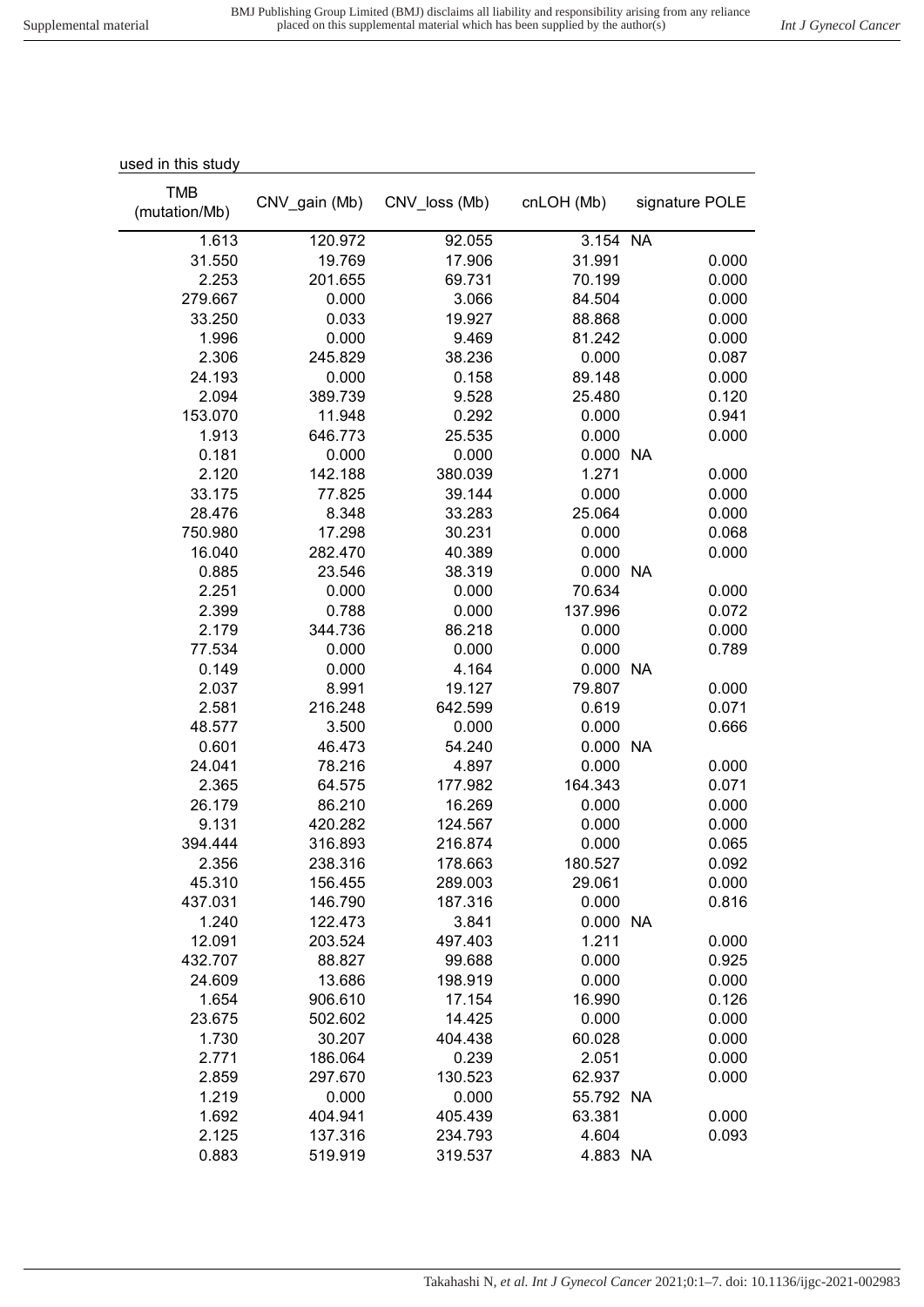| 0.239   | 0.000   | 56.775  | 0.000 NA   |       |
|---------|---------|---------|------------|-------|
| 1.810   | 352.201 | 307.073 | 163.043    | 0.000 |
| 0.355   | 90.769  | 167.404 | 0.000 NA   |       |
| 55.139  | 707.668 | 172.001 | 1.816      | 0.800 |
| 1.965   | 37.664  | 110.296 | 0.219      | 0.189 |
| 4.525   | 290.651 | 423.412 | 95.102     | 0.213 |
| 0.968   | 175.477 | 112.124 | 8.457 NA   |       |
| 282.641 | 754.755 | 21.777  | 4.052      | 0.940 |
| 2.519   | 0.000   | 62.897  | 0.000      | 0.181 |
| 2.793   | 115.817 | 115.914 | 3.591      | 0.000 |
| 21.872  | 0.000   | 97.740  | 57.879     | 0.000 |
| 2.940   | 0.799   | 179.491 | 106.830    | 0.000 |
| 2.528   | 37.850  | 120.112 | 0.783      | 0.000 |
| 1.400   | 55.669  | 260.896 | 315.754 NA |       |
| 22.012  | 112.538 | 26.499  | 2.669      | 0.000 |
| 48.453  | 162.934 | 178.746 | 81.916     | 0.000 |
| 2.729   | 521.483 | 165.383 | 24.978     | 0.000 |
| 53.743  | 0.000   | 6.913   | 0.000      | 0.851 |
| 44.070  | 59.439  | 25.211  | 0.000      | 0.000 |
| 6.501   | 571.765 | 305.076 | 268.706    | 0.000 |
| 36.189  | 94.899  | 69.568  | 34.295     | 0.000 |
| 76.495  | 0.000   | 10.635  | 103.973    | 0.000 |
| 82.828  | 0.000   | 63.212  | 0.000      | 0.840 |
| 1.329   | 292.827 | 418.283 | 20.836 NA  |       |
| 2.052   | 386.702 | 2.615   | 11.267     | 0.000 |
| 425.627 | 10.411  | 62.191  | 0.081      | 0.148 |
| 23.936  | 5.982   | 0.000   | 31.715     | 0.000 |
| 40.317  | 13.473  | 2.558   | 79.049     | 0.000 |
| 2.534   | 212.666 | 45.907  | 0.000      | 0.000 |
| 1.820   | 0.000   | 0.000   | 0.000      | 0.106 |
| 1.787   | 0.000   | 1.429   | 0.000      | 0.118 |
| 2.361   | 76.551  | 731.531 | 179.665    | 0.000 |
| 89.953  | 85.258  | 136.071 | 7.653      | 0.739 |
| 142.455 | 0.000   | 0.000   | 0.000      | 0.630 |
| 1.646   | 130.219 | 642.101 | 50.456     | 0.000 |
| 1.818   | 99.308  | 126.921 | 4.006      | 0.137 |
| 2.603   | 240.347 | 99.208  | 84.358     | 0.000 |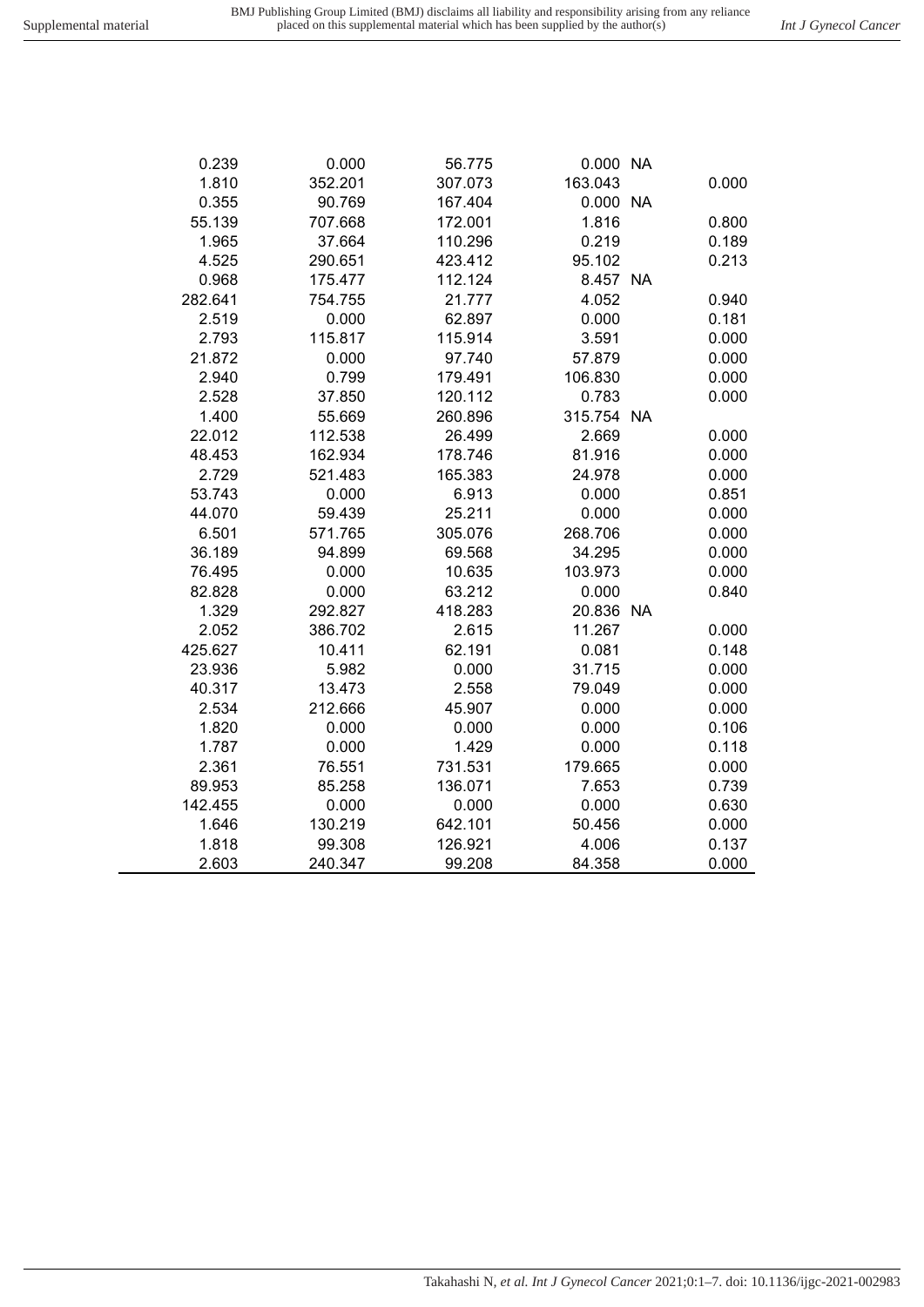|           |               | signature   |       | TP53 inactivation | T cell-inflamed      | PI3K/mTOR      |
|-----------|---------------|-------------|-------|-------------------|----------------------|----------------|
|           | signature MSI | Deamination |       |                   | <b>GEP</b> signature | <b>CMAP UP</b> |
|           |               |             |       | score             |                      | signature      |
| <b>NA</b> |               | <b>NA</b>   |       | $-1.277$          | 0.440                | 1.306160817    |
|           | 0.426         |             | 0.465 | $-0.855$          | 3.192                | 1.300984608    |
|           | 0.255         |             | 0.305 | $-0.104$          | $-0.255$             | 1.331128863    |
|           | 0.659         |             | 0.072 | 0.010             | 2.040                | 1.432908255    |
|           | 0.393         |             | 0.577 | 0.013             | 0.734                | 1.272539457    |
|           | 0.000         |             | 0.433 | $-0.514$          | 0.032                | 1.390595649    |
|           | 0.166         |             | 0.287 | $-0.059$          | $-0.302$             | 1.329520125    |
|           | 0.369         |             | 0.321 | $-0.304$          | $-0.957$             | 1.258669757    |
|           | 0.000         |             | 0.295 | $-1.123$          | $-1.056$             | 1.258271979    |
|           | 0.000         |             | 0.000 | $-0.069$          | 0.703                | 1.608547419    |
|           | 0.335         |             | 0.452 | $-0.236$          | $-0.426$             | 1.253439693    |
| <b>NA</b> |               | <b>NA</b>   |       | $-1.522$          | 1.099                | 1.261667437    |
|           | 0.279         |             | 0.000 | 0.339             | $-0.954$             | 1.414843925    |
|           | 0.440         |             | 0.488 | $-0.228$          | 1.117                | 1.224598122    |
|           | 0.664         |             | 0.109 | $-0.064$          | 0.551                | 1.277464071    |
|           | 0.574         |             | 0.144 | $-0.123$          | 2.342                | 1.547774438    |
|           | 0.503         |             | 0.280 | $-1.320$          | 1.168                | 1.079582209    |
| <b>NA</b> |               | <b>NA</b>   |       | $-2.269$          | 0.507                | 1.025537602    |
|           | 0.253         |             | 0.281 | $-0.697$          | $-0.761$             | 1.344975899    |
|           | 0.000         |             | 0.366 | $-0.990$          | 0.947                | 1.144743723    |
|           | 0.000         |             | 0.241 | 0.435             | $-0.204$             | 1.483810433    |
|           | 0.000         |             | 0.000 | 0.831             | $-1.358$             | 1.220858652    |
| <b>NA</b> |               | <b>NA</b>   |       | 0.669             | 0.567                | 1.482051719    |
|           | 0.282         |             | 0.407 | $-0.266$          | 0.032                | 1.259088332    |
|           | 0.161         |             | 0.203 | $-0.211$          | $-0.594$             | 1.543103223    |
|           | 0.128         |             | 0.081 | 0.485             | 1.623                | 1.419625782    |
| <b>NA</b> |               | <b>NA</b>   |       | $-2.702$          | $-0.058$             | 1.177077226    |
|           | 0.372         |             | 0.581 | $-0.157$          | 0.981                | 1.556903016    |
|           | 0.104         |             | 0.343 | $-1.678$          | 0.223                | 1.349440819    |
|           | 0.457         |             | 0.514 | $-0.317$          | 1.352                | 1.299287108    |
|           | 0.071         |             | 0.000 | 0.985             | $-0.376$             | 1.484044326    |
|           | 0.700         |             | 0.167 | 0.689             | 0.123                | 1.976296172    |
|           | 0.380         |             | 0.271 | $-1.993$          | $-0.444$             | 1.209022795    |
|           | 0.350         |             | 0.547 | 0.765             | 1.802                | 1.718701363    |
|           | 0.000         |             | 0.082 | 0.166             | 0.006                | 1.657458525    |
| <b>NA</b> |               | <b>NA</b>   |       | $-2.095$          | $-1.596$             | 1.064180671    |
|           |               |             | 0.000 |                   | 0.382                | 1.594260782    |
|           | 0.000         |             |       | 0.636             |                      |                |
|           | 0.000         |             | 0.067 | 0.318             | 1.910                | 1.223726373    |
|           | 0.519         |             | 0.402 | $-0.036$          | 4.424                | 1.486817255    |
|           | 0.224         |             | 0.181 | $-1.172$          | 0.635                | 1.348935781    |
|           | 0.613         |             | 0.305 | $-0.190$          | 0.948                | 1.417271237    |
|           | 0.196         |             | 0.104 | 0.707             | $-0.733$             | 1.736129004    |
|           | 0.276         |             | 0.251 | 0.016             | $-0.741$             | 1.482883162    |
|           | 0.289         |             | 0.188 | $-0.954$          | $-0.103$             | 1.388680519    |
| <b>NA</b> |               | <b>NA</b>   |       | 0.690             | $-0.285$             | 1.829674008    |
|           | 0.109         |             | 0.199 | 1.644             | 0.024                | 1.655103493    |
|           | 0.209         |             | 0.313 | $-0.480$          | $-0.740$             | 1.501932152    |
| <b>NA</b> |               | <b>NA</b>   |       | $-2.142$          | $-0.730$             | 1.137882069    |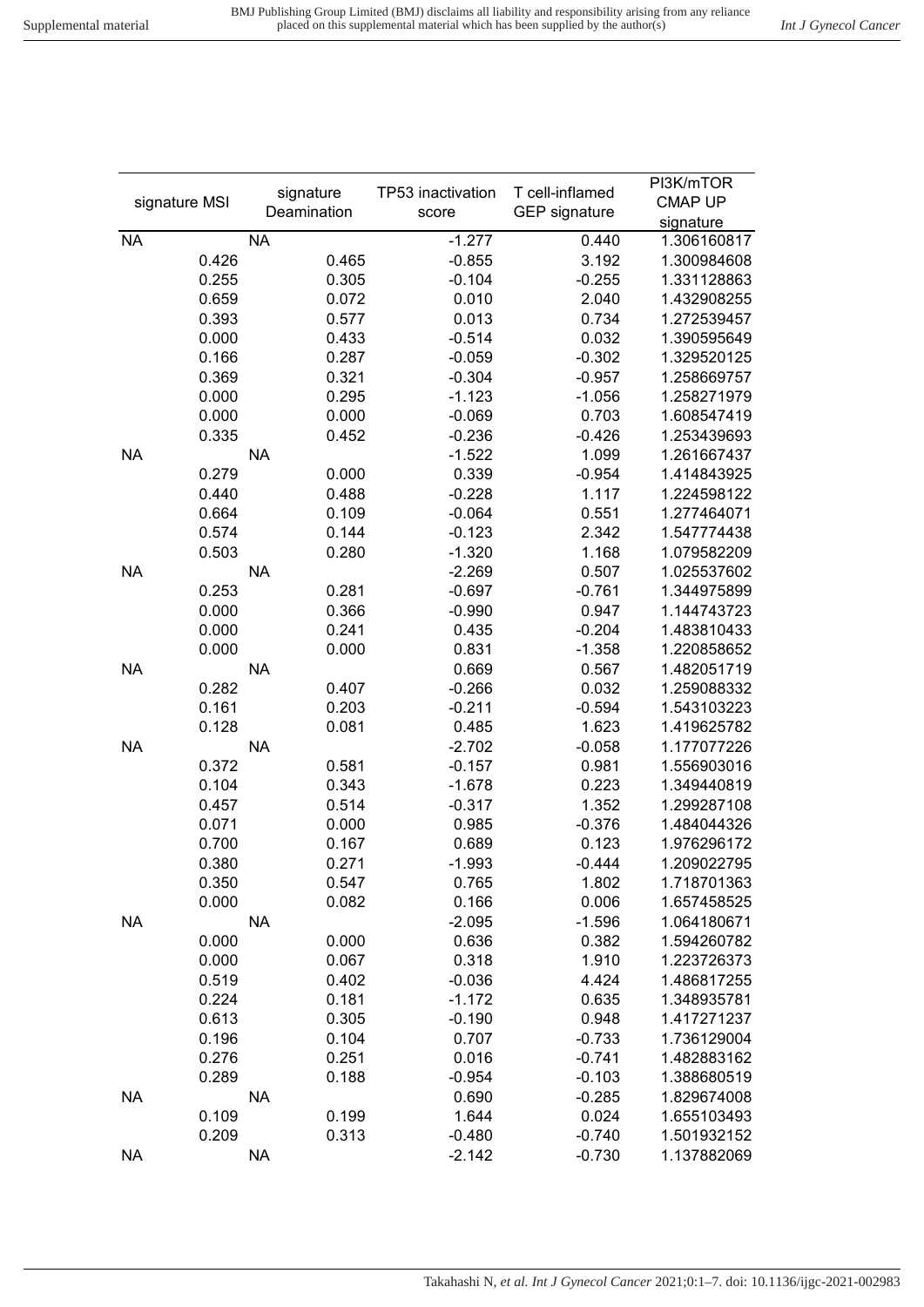Takahashi N*, et al. Int J Gynecol Cancer* 2021;0:1–7. doi: 10.1136/ijgc-2021-002983

| <b>NA</b> | <b>NA</b> |       | $-0.390$ | $-0.399$ | 1.297403032 |
|-----------|-----------|-------|----------|----------|-------------|
|           | 0.000     | 0.060 | 0.027    | 2.292    | 1.72610845  |
|           | 0.243     | 0.317 | $-0.194$ | 0.287    | 1.283040754 |
|           | 0.306     | 0.269 | $-1.639$ | $-1.147$ | 1.324554169 |
|           | 0.606     | 0.120 | $-0.010$ | 1.801    | 1.528876435 |
|           | 0.186     | 0.331 | $-0.414$ | 0.066    | 1.459181658 |
|           | 0.199     | 0.221 | $-0.827$ | $-0.644$ | 1.2761725   |
| <b>NA</b> | <b>NA</b> |       | $-0.283$ | $-0.371$ | 1.563212978 |
|           | 0.564     | 0.191 | $-0.144$ | 1.025    | 1.387734109 |
|           | 0.582     | 0.000 | $-0.072$ | 1.474    | 1.556562146 |
|           | 0.239     | 0.311 | 0.083    | 0.897    | 1.619147237 |
|           | 0.000     | 0.076 | $-0.350$ | 1.553    | 1.477197174 |
|           | 0.619     | 0.125 | 0.772    | $-1.228$ | 1.500977853 |
|           | 0.000     | 0.121 | $-0.436$ | $-1.081$ | 1.518990105 |
|           | 0.657     | 0.236 | $-0.090$ | 2.132    | 1.615823251 |
|           | 0.587     | 0.299 | $-0.964$ | 1.474    | 1.366706559 |
|           | 0.000     | 0.000 | $-0.928$ | 1.983    | 1.458167726 |
| <b>NA</b> | <b>NA</b> |       | $-0.795$ | $-1.277$ | 1.209483947 |
|           | 0.259     | 0.264 | $-0.232$ | 1.126    | 1.428571022 |
|           | 0.624     | 0.100 | 0.472    | 2.285    | 1.875965268 |
|           | 0.750     | 0.000 | 0.048    | 0.929    | 1.49330611  |
|           | 0.361     | 0.568 | $-0.215$ | 2.817    | 1.701187704 |
|           | 0.438     | 0.110 | $-0.838$ | $-0.630$ | 1.115359361 |
|           | 0.375     | 0.299 | $-1.717$ | 0.287    | 0.973167516 |
|           | 0.244     | 0.328 | $-1.056$ | 0.082    | 1.398393559 |
|           | 0.295     | 0.357 | 0.048    | $-0.322$ | 1.598797571 |
|           | 0.139     | 0.000 | 1.073    | 1.363    | 1.68475396  |
|           | 0.216     | 0.000 | 0.943    | 1.991    | 1.942547353 |
|           | 0.110     | 0.301 | 0.138    | $-1.722$ | 1.514573415 |
|           | 0.199     | 0.249 | $-1.201$ | $-1.108$ | 1.446839488 |
|           | 0.294     | 0.303 | $-0.289$ | 0.514    | 1.477317504 |

0.079 0.223 1.334 -0.279 1.664075906

0.106 0.086 0.050 0.301 1.646519791 0.279 0.285 -2.099 0.401 1.376245405 0.000 0.108 0.396 -1.287 1.545720483

NA NA -1.258 0.373 1.276645971

NA NA -0.224 2.183 1.406281079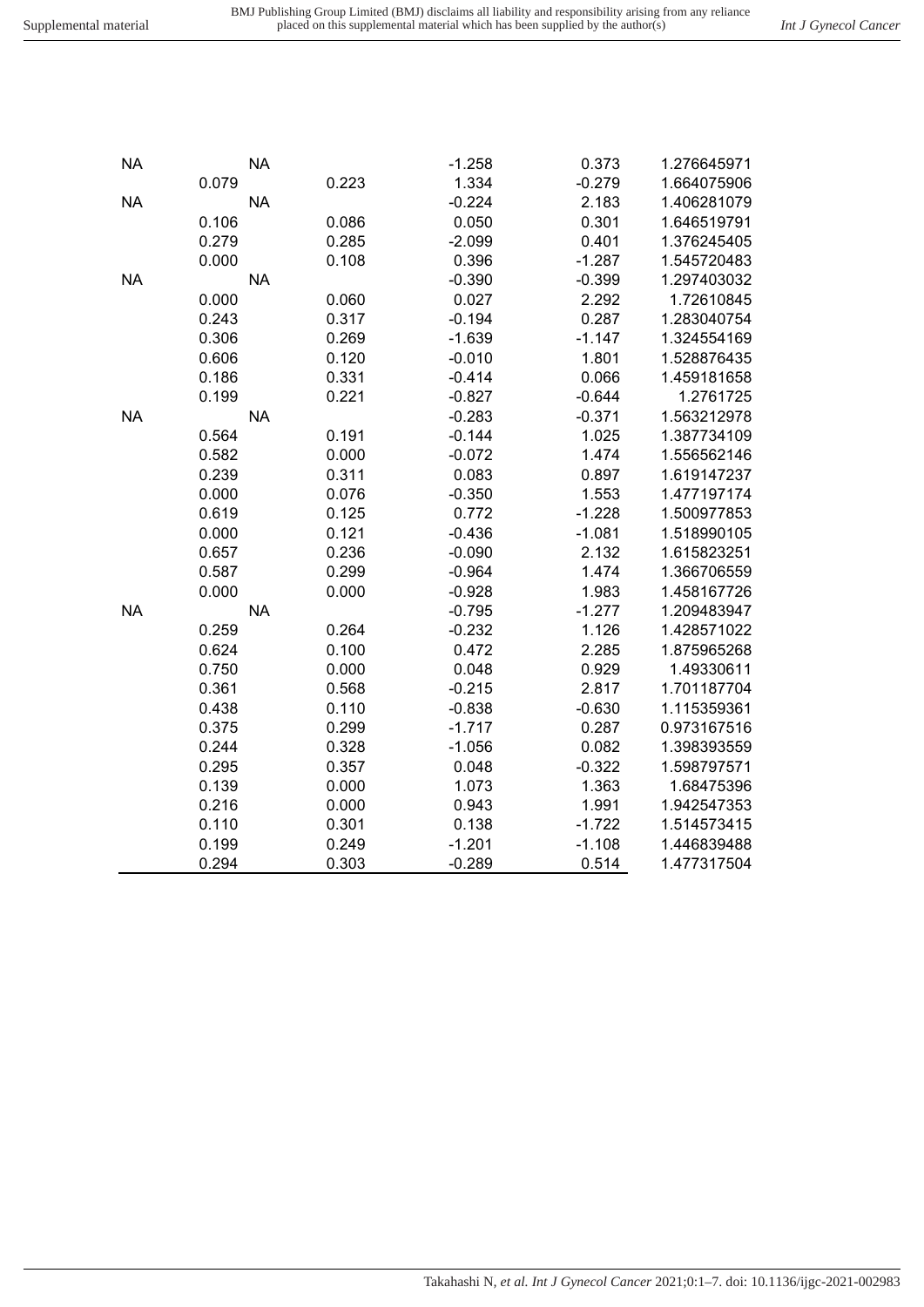| EMT-up                      | Autophagy-up               |
|-----------------------------|----------------------------|
| signature                   | signature                  |
| -0.878233398                | 0.417974297                |
| -0.335429205                | 0.822318978                |
| -0.528495282                | 0.93978585                 |
| -1.318786213                | 1.083134956                |
| -1.14600145                 | 0.684179999                |
| -1.945543944                | 0.709311365                |
| -1.627149192                | 0.929494718                |
| -1.847021774                | 0.675050659                |
| -0.448393323                | 0.632729621                |
| $-0.405816516$              | 0.758363704                |
| -1.485554897                | 0.972545724                |
| 0.185627894                 | 1.042708829                |
| -1.937580246                | 1.637232373                |
| -1.298365142                | 0.587493296                |
| -1.551015376                | 1.22636543                 |
| -1.765335958                | 0.587586015                |
| -1.386831315                | 0.152716155                |
| 0.561245916                 | 0.419145766                |
| -0.560185137                | 0.652684823                |
| -0.880506463                | 0.740472621                |
| -0.869061317                | 0.968236483                |
| -1.337731085                | 0.769781084                |
| -0.890234189                | 1.322834473                |
| -1.170131851                | 0.667892761                |
| -0.719690204                | 1.189189736                |
| -0.655968392<br>0.170400372 | 0.564647693<br>0.075422187 |
| -0.636862971                | 0.698056433                |
| -1.012290631                | 0.840808944                |
| -1.219940534                | 0.518641918                |
| -1.287555934                | 0.323204733                |
| -1.613470028                | 1.219001266                |
| -1.458707856                | 0.721323694                |
| -1.269797837                | 1.412550398                |
| $-0.27320696$               | 1.372479256                |
| $-0.021558696$              | 0.132422661                |
| -0.868376203                | 1.171708208                |
| -1.022020542                | 0.512568659                |
| -0.683188396                | 1.081981746                |
| -0.560902292                | 0.997215026                |
| -0.879409568                | 0.643299072                |
| -1.313467636                | 0.951401008                |
| -0.896882021                | 0.860395959                |
| -0.883841245                | 0.863929152                |
| -0.802493497                | 1.72895862                 |
| $-0.786116458$              | 1.032219338                |
| -1.315699103                | 1.013434969                |
| $-0.131797943$              | 0.142191151                |
|                             |                            |